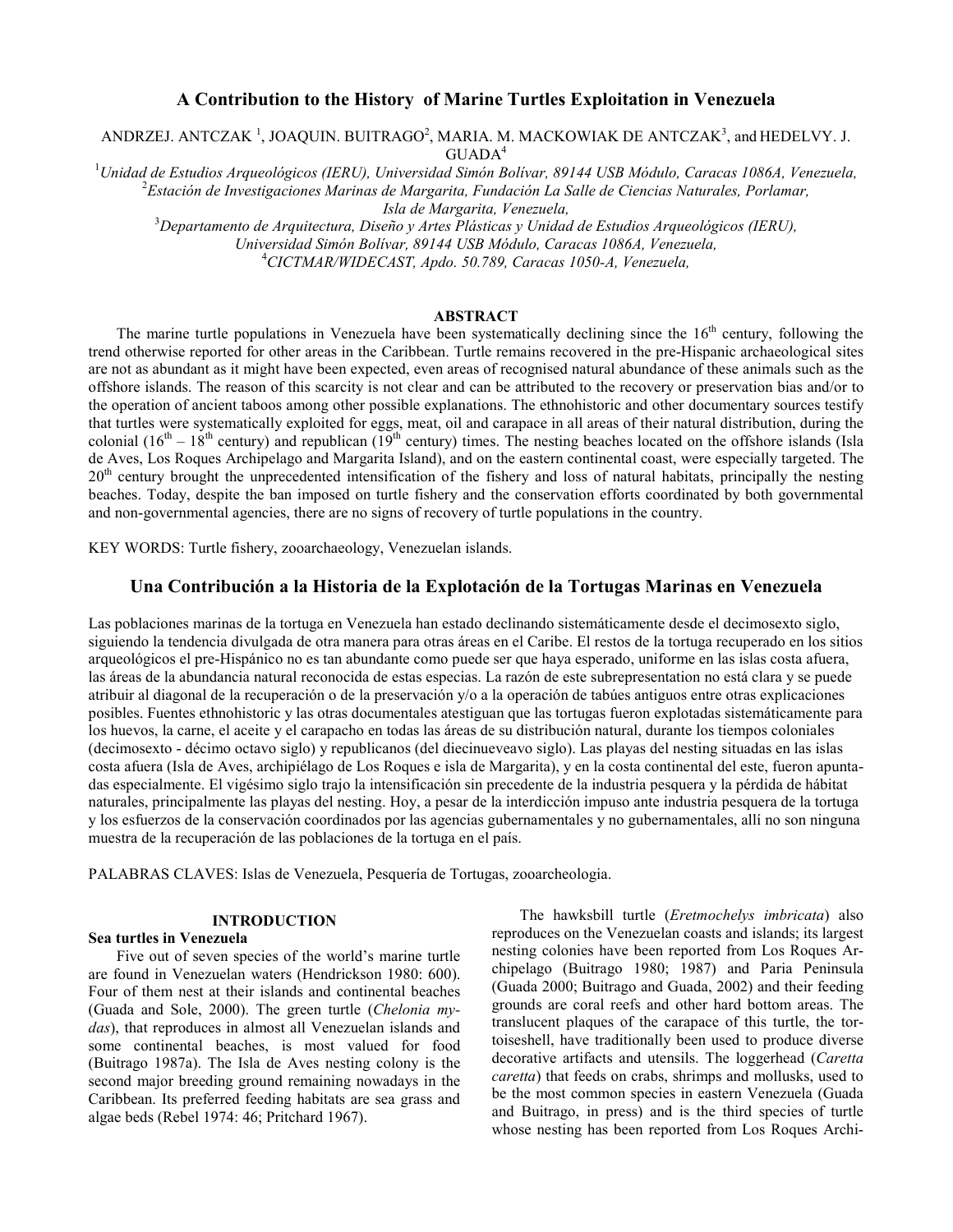pelago (Buitrago 1987).

The Olive ridley turtle (Lepidochelys olivacea) do not have known reproductive sites in Venezuela. It is relatively common in eastern Venezuela feeding grounds, but very rarely visits the Los Roques and other off shore islands (Buitrago 1987; Guada and Vernet 1992). The leatherback turtle (Dermochelys coriacea) has pelagic habits and is relatively scarce in Venezuelan coastal waters except during the reproductive season. It mains nesting areas are in eastern Venezuela; Paria peninsula and Margarita Island. Occasionally nests in Los Roques Archipelago, La Blanquilla and other off shore islands. The flesh of this species is rarely eaten; however, from both the flesh and soft carapace is extracted the oil (the oil of the luth) that has traditionally been used for medicinal purposes and for waterproofing boats (Rebel 1974). This is the largest species and may reach a weight of more than 600 kg.

#### The pre-Hispanic record

As in the majority of prehistoric sites in the Caribbean (Wing and Reitz 1982; Newson and Wing 2004), the remains of marine turtle are also among the most numerous vertebrate remains on Venezuelan coasts and off-shore islands. Among the island sites, special attention has been paid to the recovery and analysis of turtle remains on the Dos Mosquises Island, in the Los Roques Archipelago (ca. A.D. 1200-1500) (Antczak 1999; Antczak and Antczak 2007). Here, a total of 949 turtle remains were recovered and 843 (89%) skeletal elements identified (Table 1). Over 77% (N=654) of identified elements are upper shell (carapace) fragments. Almost all parts of the turtle skeleton are represented, although in uneven quantities, indicating the operation of cultural and/or natural processes. The deposition of the majority of head remains on the beach may indicate that the animals were butchered on the seashore. On the other hand, the presence of some head remains within the site indicates that not all turtle heads were cut-off and discarded off-site, as may be suggested by ethnographic data and evidence from other sites in the Caribbean (Hamblin 1984).

How the archaeological evidence correlates with early ethnohistorical data?. Pimentel noted that "the aborigines [from the central coast] go there [to Los Roques, Las Aves and La Orchila islands] during the months of bonanza [fair weather] for salt and for the turtles to eat them and to extract oil from them" (Pimentel 1964[1578]).

Is this protohistoric turtle exploitation documented in the insular archaeological record? Can the archaeological island data match the expectations raised by the Pimentel's account? A total MNI of 22 turtles (counting the number of humerii divided by two) were captured by the occupants of Dos Mosquises Island site. Probably, other few dozens of turtles are concealed behind the remains recuperated on other Los Roques islands. This does not seem an impressive quantity when compared to more than 500 turtles which, despite the overexploitation and the prohibition imposed on fishing, are 'incidentally' captured in Los Roques Archipelago yearly (Guada and Vernet 1992). It was expected that 500 years ago a reduced group of fishermen could catch 22 turtles in few days time. If, according to Pimentel, the turtle was one of two most target resources that motivated the Amerindians to cross 135 km of open sea, then the relatively low quantity of turtle remains recovered on the islands does not match the expectations. How can we reconcile these issues?

Certainly, taphonomical and recovery biases could lower the number of turtle remains deposited originally in the archaeological sites. An unknown quantity of turtles might have been butchered on the island beach, the meat separated for drying and delayed consumption and bones discarded off-site and/or thrown into the sea. Another unknown quantity of live turtles might have been brought to the mainland. As a result, the exploitation of turtles may have been much more intense than is reflected by the excavated remains.

## Turtle fisheries during pre-Hispanic and colonial times

At the beginning of the  $16<sup>th</sup>$  century, Fernandez de Oviedo y Valdéz (1962 [1535]) described quite accurately the nesting of "many gigantic turtles, with as much meat as a six months calf" on Cubagua and other eastern islands of Venezuela, clearly referring to green turtles.

Both, the pre-Hispanic archaeological record and the early colonial documentary sources suggest that the nesting females were especially vulnerable targets. The Insular Caribs turned the nesting females upside down with the aid of a wooden stick (Lovén 1935; Alcedo 1988[1786-89]). Additionally, the majority of species arrive for nesting in groups, and in know and predictable seasons, so that many animals can be caught in one night. Once captured, the turtles may immediately be slaughtered or kept alive for delayed consumption or transportation and further redistribution. The Amerindians from Cuba used to keep as many as 500 to 1000 turtles in marine corrals (Las Casas in Lovén 1935). The terrestrial turtles from the mainland were also kept in corrals (Bellin 1986[1763]; Lovén 1935) and/ or transported in canoes with tied limbs (Gumilla 1988 [1741]). In four weeks the captive animals could lose as much as 20% of their weight (Rebel 1974: 96), but they still represent fresh meat 'in hand'.

Harpoons were also used by the Insular Caribs to fish marine turtles (Lovén 1935: 425) and they were also used to pursue Orinoco turtles (Carvajal 1956[1647-48]). The Achagua of the River Orinoco used bows and arrows for this purpose (Rivero 1956[1733]). The early colonial sources did not leave data about the use of large nets to capture turtles by the Caribbean Amerindians (Wing and Reitz 1982), but pertinent information comes from Cayenne, French Guyana, where nets 4.8-6.4 m wide and 80- 100 m long, with openings of 30 cm<sup>2</sup>, were used especially to capture turtles (Bellin 1986[1763]). Columbus observed the Amerindians of Cuba fishing turtles with remoras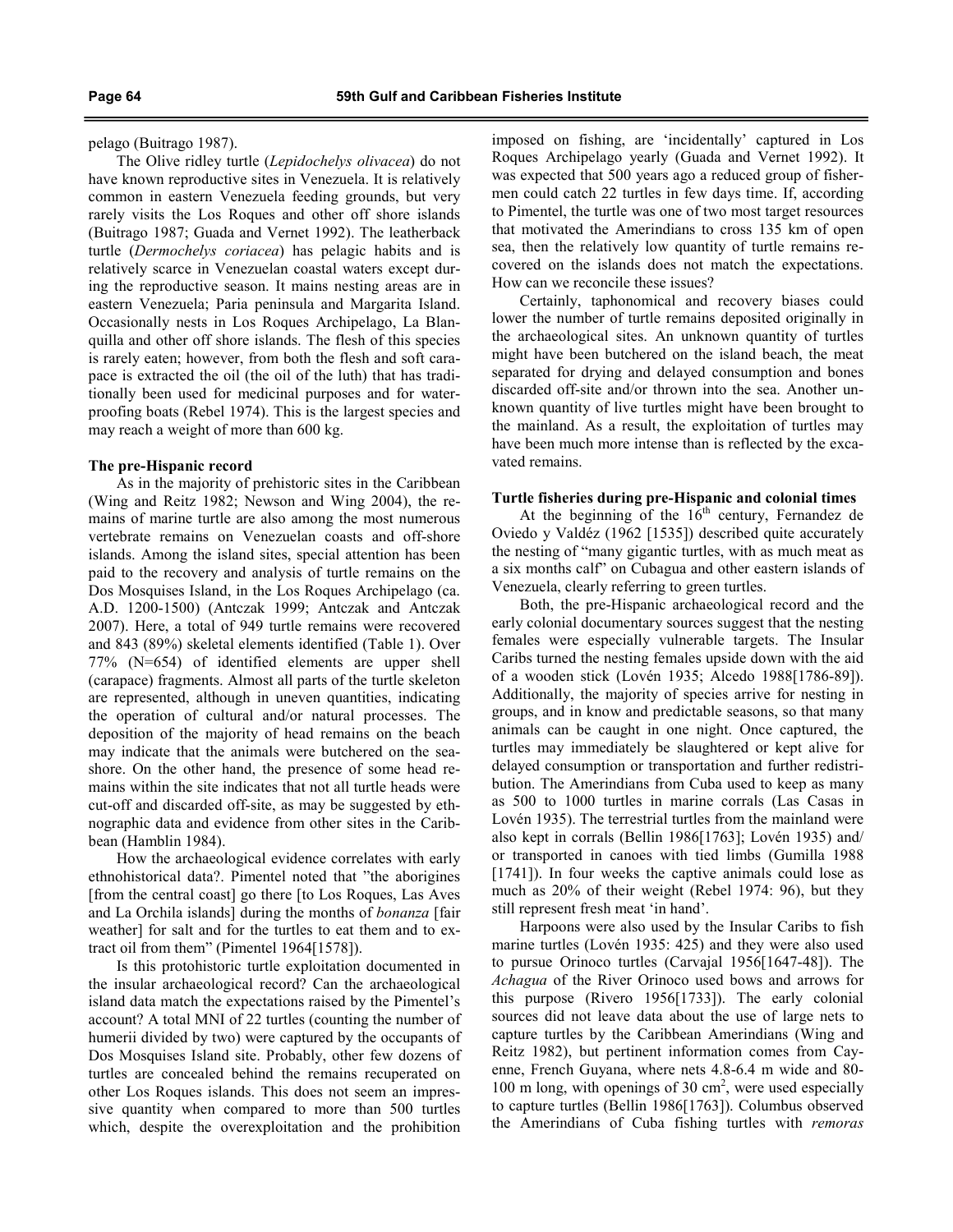(sucker fish [Lovén 1935]). Finally, skilful swimmers could also catch turtles by hand (Alcedo 1988[1786-89]; Gumilla 1963[1745]). In 1988, we observed in Las Aves de Sotavento Archipelago, a group of fishermen who were shouting and pursuing a turtle with a boat toward the shallow water where it was captured by hand.

Until recently, the fishermen from Los Roques Archipelago were using gill and trammel nets and, occasionally, harpoons for turtle fishing. To attract turtles to the net, especially during full moon nights, some of the gill nets had decoys; roughly shaped turtle-like sculptures made out of wood attached to the extremities of the upper line (information from Teobaldo Salazar, 1983).

The volume of meat obtained from marine turtle is relatively large. The green turtle may weigh as much as 275 kg and its flesh constitutes about 40% of its total weight (Rebel 1974). The meat of one green turtle of 86-95 kg may weigh 40.8-45 kg (Nietschmann 1972).

Modern techniques of preserving turtle meat do not differ greatly from the ancient ones. The contemporary Los Roques fishermen separate turtle flesh from bones, cut it into thin strips, salt and sun-dry, for delayed consumption. Dry turtle meat may be kept for more than two months (information obtained from fishermen José Ana Marval, Luis Marcano, Teobaldo Salazar, 1983-1985). When the meat is prepared for immediate consumption, the only parts that are discarded are the head, long bones (those which cannot fit in the cooking vessel), the upper carapace and certain intestines. The turtle's head is cut off, often while still on the boat, and discarded in the sea. The turtle's bite is considered dangerous, and painful, and large turtles are able to damage the edges of the boats with their hard, strong beaks (information obtained from Teobaldo Salazar, 1983). All other parts of a turtle's carcass, including the fat, are put into a large metal pot (paila), cooked with herbs and salt, and consumed for several days. Alternatively, a part of the fat may be boiled separately and converted into oil. All parts of Dermochelys coriacea, whose flesh often is not eaten, are put in a large pot and cooked for oil, except for the head (information obtained from fisherman Teobaldo Salazar, 1983). At present, the fishermen use the oil for medicinal and cosmetic purposes, and eating the meat is

TABLE 1. Marine turtle remains (Chelonidae) from different trenches of excavation at Dos Mosquises Island site, A.D. 1200- 1500 (taken from Antczak 1999). \*

| <b>Skeletal element</b> | <b>Trench</b> | <b>Trench</b>    | <b>Trench</b>    | <b>Trench</b>   | <b>Trench</b>    | <b>Trench</b>  | <b>Total</b> |
|-------------------------|---------------|------------------|------------------|-----------------|------------------|----------------|--------------|
|                         | $\mathbf A$   | B                | $\mathbf C$      | D               | ${\bf E}$        | F              | <b>NISP</b>  |
|                         | $0 - 20$      | $20 - 40$        | $20 - 40$        | $20 - 40$       | $20 - 40$        | $0 - 20$       |              |
| Carapace                | 147           | 189              | 192              | 29              | 48               | 49             | 654          |
| (fragment)              |               |                  |                  |                 |                  |                |              |
| Vertebrae               | 36            | 22               |                  | $\Omega$        | 6                | 2              | 67           |
| Humerus                 | 28            | 10               | 6                | 0               |                  | 0              | 45           |
| Phalanx (fragment)      | 15            | 4                | 0                |                 | 0                | 0              | 19           |
| Femur                   | 12            | 2                | 2                |                 | 2                |                | 19           |
| Scapula                 | 3             | $\overline{c}$   | 2                |                 | $\theta$         | 0              | 7            |
| Cranial (fragment)      | 6             | $\boldsymbol{0}$ | 0                |                 | 0                | 0              | 6            |
| Coracoid                | 3             | $\overline{c}$   |                  |                 | 0                | 0              | 6            |
| Fibula                  | 3             | $\overline{c}$   |                  |                 | 0                | $\theta$       | 6            |
| Ulna                    | 4             |                  |                  | $^{(1)}$        | $\theta$         | 0              | 5            |
| Mandibular frag-        | 2             | $\theta$         |                  | 0               | $\theta$         | $\Omega$       | 3            |
| ment                    |               |                  |                  |                 |                  |                |              |
| Tibia                   |               | 2                | $\Omega$         | 0               | $\boldsymbol{0}$ | $\theta$       | 3            |
| Isquion                 |               | $\theta$         |                  | 0               | $\theta$         | $\Omega$       | 2            |
| Pubis                   |               | $\Omega$         | 0                | 0               | $\theta$         | $\Omega$       |              |
| Subtotal                | 233           | 236              | 207              | 29              | 57               | 52             | 843          |
| Long bone UID           | 14            | 9                | 1                | 2               | 5                | $\overline{2}$ | 33           |
| (fragment)              |               |                  |                  |                 |                  |                |              |
| Tarsal carpal or        | 3             | $\overline{2}$   | $\boldsymbol{0}$ | 3               | $\overline{2}$   | 3              | 13           |
| phalanx (fragment)      |               |                  |                  |                 |                  |                |              |
| <b>UID</b>              | 17            | 10               | 15               | $\theta$        | 12               | 6              | 60           |
| Subtotal                | 34            | 21               | 16               | 5               | 19               | 11             | 106          |
| <b>Total</b>            | 267           | 257              | $\overline{223}$ | $\overline{33}$ | $\overline{77}$  | 63             | 949          |

\* Skeletal element identification by Alfredo Paolillo O. Fundación Venezolana para la Conservación de la Biodiversidad Biológica BIOMA, Caracas. UID - unidentified skeletal element.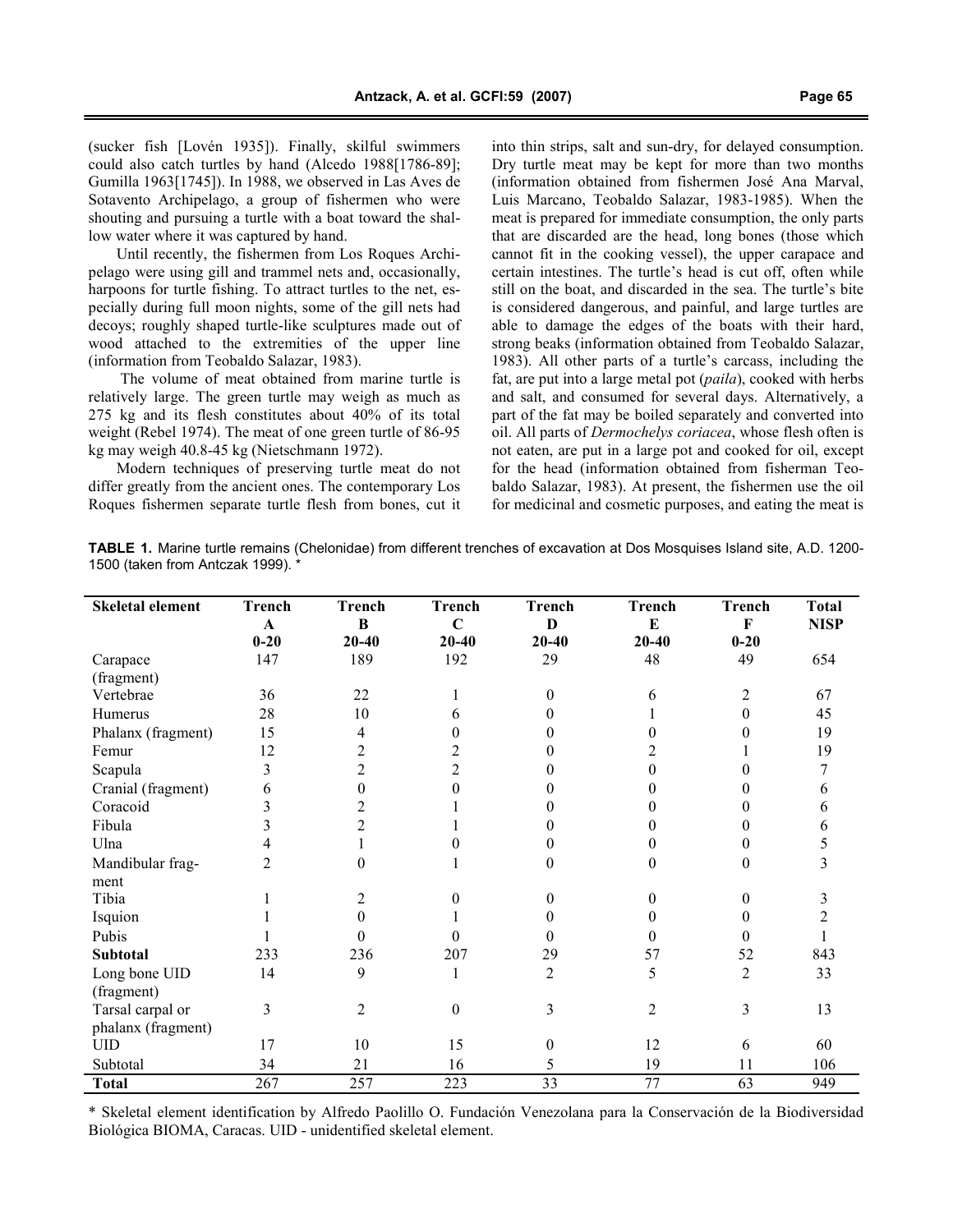an increasing behavior. Regarding the specific Amerindian methods of turtle preparation for consumption Alcedo (1988[1786-89]) mentioned that the meat was left all night with lemon juice and thereafter roasted directly over a fire or coals in the carapace.

The upper turtle carapaces were often used as receptacles to deposit the mass of grated bitter manioc, as musical instruments used in ceremonies, and as seats by the Sáliva Indians of the Venezuelan Llanos (Morey and Morey, 1980). Carapaces were also mentioned among kitchen utensils of the Achagua Indians (Arellano, 1986). The social significance of the multiethnic Amerindian congregations involved in the capture of the Orinoco River terecay (Podocnemis unifilis) and especially arrau (Podocnemis expansa) turtles, and the economic value of the oil extracted from their eggs, were extensively described by missionaries and early visitors to that region (Gumilla 1988 [1741]; Bueno, 1965[1788-1801]; Humboldt 1956[1814-1825],; Chaffanjon 1986[1889]; Morey and Morey 1980). Gumilla (1988[1741]) observed that the oil was used to 'rub the body twice a day all through the year and to sell it to the remote [Indian] groups'. According to Humboldt, the oil was mixed with red pigment (onoto [Bixa orellana]) and used in body painting (Humboldt 1956[1814-1825]). Joseph de Cisneros (1988[1764]) related that the oil was used to make a kind of butter (manteca) that was traded to Indian groups located farther from the Orinoco, who 'rub [with it the] body in summer [dry season], mixing it with coloured dye called barquiz which is very fresh and resists the sun'. According to Lovén (1935) the Island Caribs used body painting as protection against salt water and insects (see also Civrieux 1980). Turtle oil was also used for cooking and to fuel lamps (Caulín 1966[1779]; Morey and Morey 1980).

Turtle eggs have been appreciated all over the Caribbean (Rebel 1974). The nests are easily located by following tracks left on the sand by the female. The eggs are eaten boiled or preserved by the contemporary Venezuelan fishermen (Antczak 1999). After a capture of a female turtle on the beach, some eggs found in its interior are with shell, others, without shell, are contained inside the tripe (in bala). These unshelled eggs are carefully extracted and put in a pot with salted water (salmuera), for 2-3 hours. Meanwhile the tripe is washed and cleaned. Thereafter the eggs are put back inside the tripe whose extremities are tied up and the whole thing is hung in moderate sunlight for 5-7 days. Such *morcilla* may be consumed several months later (Antczak 1999). Gumilla (1988[1741]) described a somewhat similar process, by which the Orinoco Indians used to dry terrestrial turtle eggs for delayed consumption.

According to Carr (1973), the nutritive value of both turtle flesh and eggs contributed to their reputation as an aphrodisiac all over the Caribbean. However, the eggs rather than the meat are considered an aphrodisiac by the Venezuelan fishermen. Today they search frenetically for turtle eggs on many coastal and island beaches during the nesting season, dedicating to this activity an admirable quantity of time and energy.

In addition to the widespread use of meat, eggs and carapace, the turtles played an important role in the ceremonial life of pre-Hispanic people. In Venezuela, these data come from the inland located Lake Valencia Basin. Two ceramic turtle effigies recovered in this region are shown in Requena's book (1932). One ceramic figurine standing on a canoe shows a head-dress whose shape and decoration clearly resemble a turtle carapace (Vellard 1938). Kidder (1944) found a 'very realistic [turtle pendant], carved out of a thick piece of shell, probably Strombus', in a Valencioid deposit at La Cabrera. The iconic representation (turtle) and the raw material (Strombus shell) used to depict it combine symbolically these two target resources pursued by the Amerindians on the Vene-



Figure 1. Nesting areas of the sea turtles along the Paria Peninsula, northeastern Venezuela (from Guada, 2004).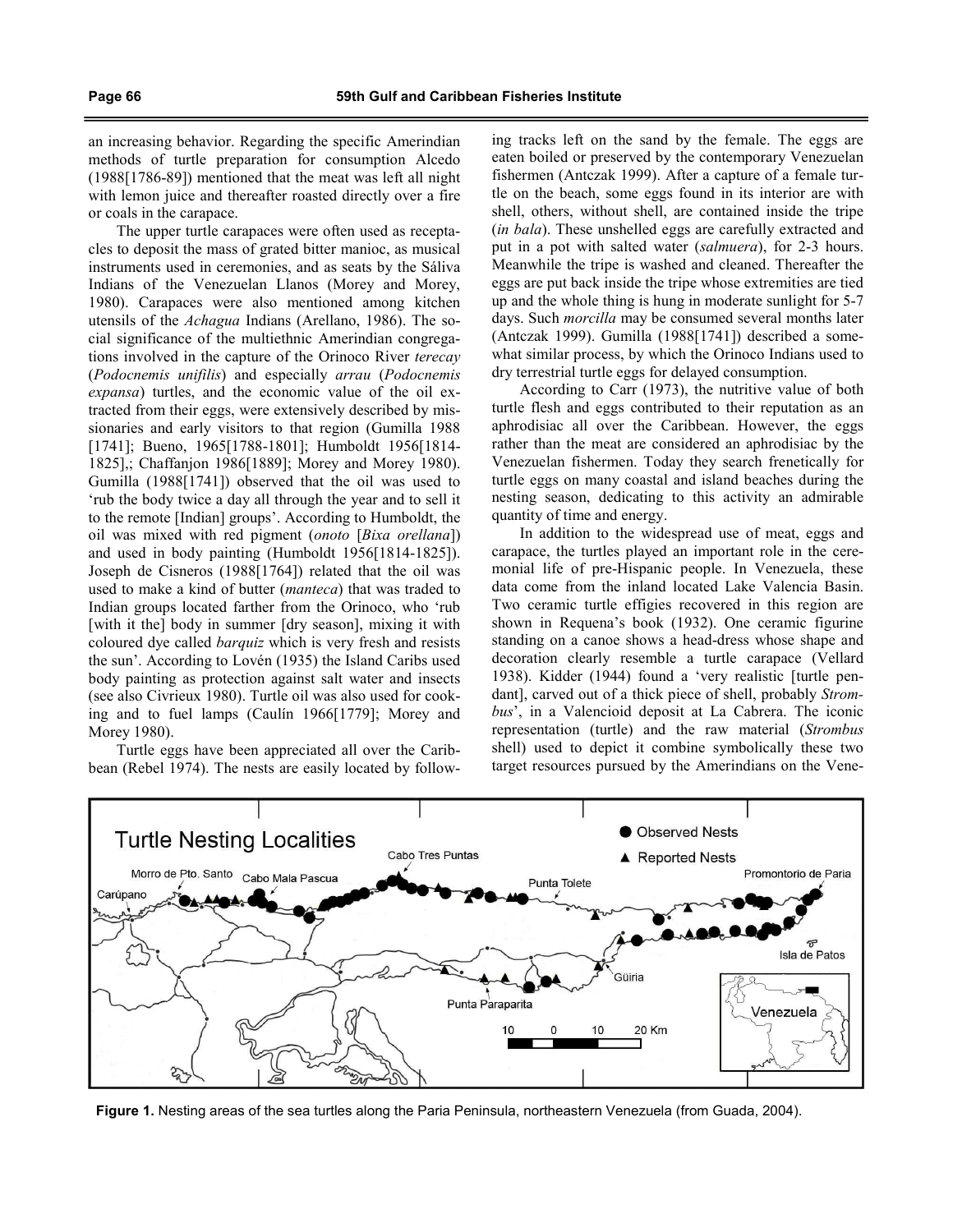zuelan coasts and islands. We will argue that the turtle, like any other animal, has been perceived by humans as more than a conglomerate of economically desirable constituents. They may also have been the depositories of symbolic meanings. They are creatures that inhabit the sea but, unlike many other marine animals, they may also be found on land. On land almost exclusively females are encountered. Replete with eggs these individuals emerge from the sea, where they were made pregnant, to give a new life on the land. The female turtle may be considered as a distinctive mediator between the maritime realm in which the life is engendered and the terrestrial environment where it comes to life.

During the late colonial times references to sea turtles are scarce. Most documents are concentrated on multiple indictments of the illegal practice of giving liquor (aguardiente) to the Indians in exchange for cocoa beans and sea turtle meat. This procedure was especially common in Paria region during the late  $18<sup>th</sup>$  century and legal action against accused traders were frequent in Carupano and Unare, indicating that both turtles and turtle fisheries were common in the region at that time. The price specified for a turtle in 1783 (Archivo General de Indias, Sevilla, 1783) was 3 silver *pesos* or exchange for a knife, a machete, an axe plus a liquor bottle. It is noteworthy that in this same time and place a horse was valued at 4 *pesos* what emphasizes the high value of the turtles. By 1803, Depons (1930) mentioned that five fishermen from Margarita Island were intensely dedicated to the "fisheries of many turtles". This suggests that a relatively small number of fishermen specialized in turtle fishery could significantly alter the local stocks.

Oldest available statistics on the capture of hawksbill turtles are based on the listings of commerce and exportation of the tortoiseshell. The earliest report mentions 15 pounds of tortoiseshell exported from La Guaira in August 25 1827 (Méndez, 1963). Further similar reports made reference to specific shipments of tortoiseshell; however, they are sporadic and did not mention consolidated quantities pointing out the persistence of that commerce.

# Turtle exploitation during the  $20<sup>th</sup>$  century

The exportation from Venezuela of over ten thousand kilograms of tortoiseshell during the first years of the  $20<sup>th</sup>$ century indicates a relatively intense capture of hawksbill turtles by that time. An adult hawksbill yields about a kilogram of tortoiseshell, so the export data indicates the killing of thousands of hawksbills per year.

In 1952, fisheries data indicated over 10 tons of unspecified turtle species landings mainly from Margarita Island (República de Venezuela, 1953). Between 1965 and 1966 the landings increased to 32 and 38 tons respectively, being more than half of them reported from Margarita Island (República de Venezuela, 1965; 1966). Venezuelan tortoiseshell exports, included in commodities exports, but not in fisheries statistics, varied from 453 kg in 1957 to

2,447 kg in 1959 (Groombridge and Luxmoore, 1989). Sea turtles captures at Los Roques Archipelago varied between a relatively low quantity of 3,780 kg in 1962 to a high figure of 55,975 kg in 1968 (Rebel, 1974). These landings reached some 56 ton between 1968 an 1973 (Buitrago, 1980). Official landings reports, even after wildlife law approval in 1970 (Babarro, 2004), continued for some years, accounting for 25 tons in 1971; 36 tons in 1972; 27 tons in 1973; 4 tons in 1974, and diminished to 70 kg in 1975 and 100 kg in 1976 (República de Venezuela, 1975 - 1979).

The green turtles nesting grounds on Isla de Aves have long been exploited by fishermen from different Caribbean islands. Parsons (1962) reported that by 1960, two sailing vessels from St. Lucia used to take 50-60 turtles a trip from the Aves Island to Dominica, making about six trips per season. The total number of green turtles passing along this route was estimated at 400 per year.

Although since the nineties there are much more people working in the field in the nesting areas, turtle uses are better reported and some people is making in-water research, comprehensive data must be prepared about how many turtles have been killed to satisfy the subsistence use and illegal commerce in the country and going to other countries as Colombia, Aruba, Curaçao and Bonaire (Brautigam and Eckert, 2006; de los Llanos, 2002; Guada and Solé, 2000), among others.

One of the areas with best knowledge of its nesting sites (Figure 1) and the different natural and anthropogenic impacts on sea turtles, is the Paria Peninsula. In this region, a group of researchers is present during at least 6 months of the year during the nesting season since 1999. This continuous monitoring has permitted to obtain information about the nesting females on the northern beaches of the peninsula. During 2005 and 2006, we may infer the killing of at least 30 nesting females annually, mainly of the leatherback turtle, Dermochelys coriacea, in this geographic area, without considering the incidental caught in the fisheries. In the artisanal fisheries, the turtles brought onboard usually are not returned to the water and the drowned ones, typically are butchered. Considering the live turtles in the nets and the drowned ones, the numbers surpass several hundreds each year (Guada, 2000).

The situation described for Paria Peninsula is common to other coastal areas of Venezuela. For example, Montiel-Villalobos et al. (2006) inferred the killing of over 600 turtles in the Gulf of Venezuela. The numbers of incidental and intentional caught of turtles in the western state of Falcón, seem to be similar to those recorded in the Gulf of Venezuela. In the intentional caught of sea turtles in the westernmost region of the country an important part are playing the indigenous Wayúu or Guajiros, who occupy the Guajira Peninsula shared by Colombia and Venezuela. As in other places where indigenous people are involved in the intentional caught (for example, the *Miskito* green turtle fishery in Nicaragua referred by Chacon, 2001), the tradi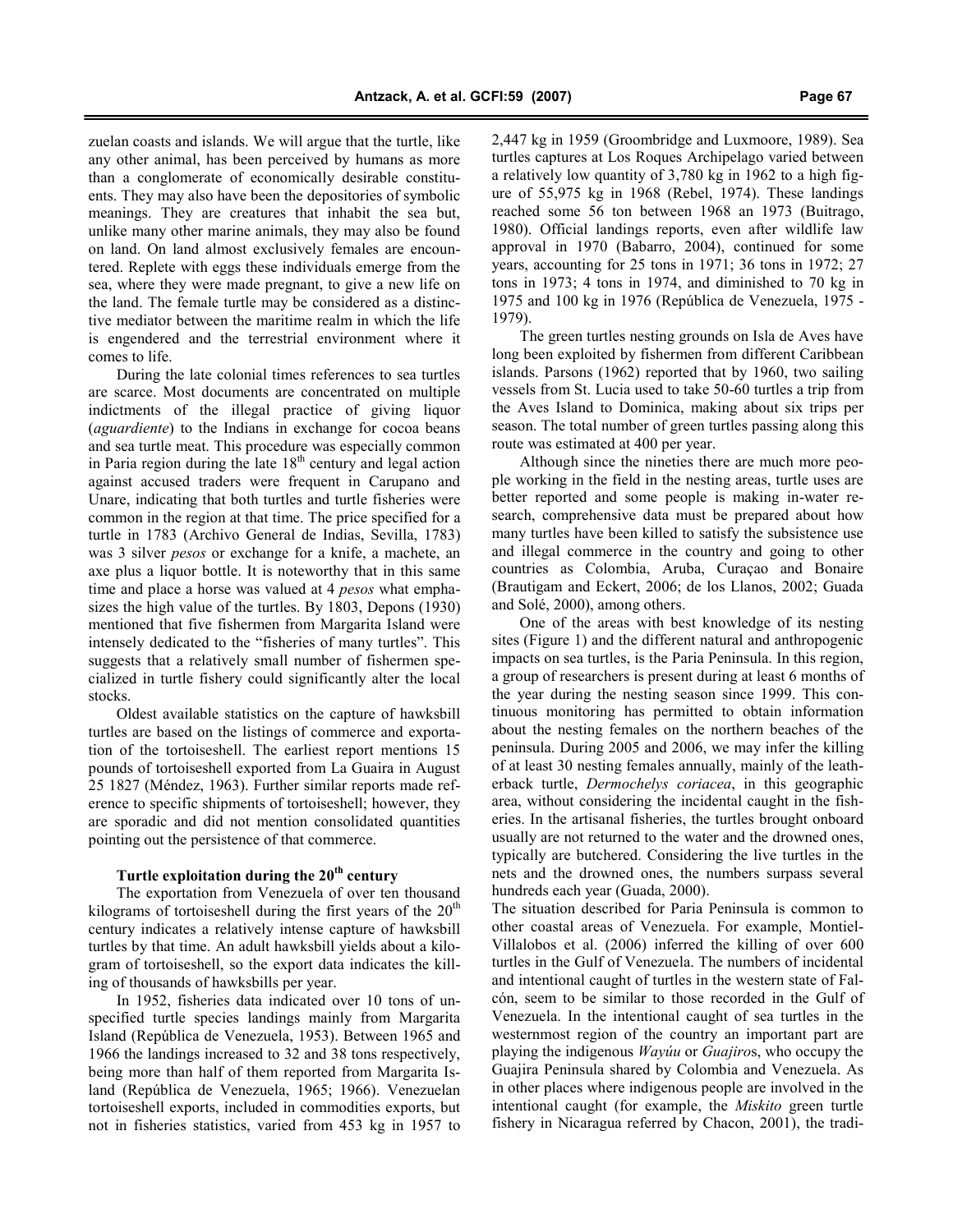tional sociocultural context of the sea turtle use should be taken into consideration.

### Incidental captures

The incidental captures in both artisanal and shrimp trawlers continue to be the main mortality factor for the Venezuelan turtles. During over five years (the early 1980) of analysis of small scale fishery landings on the northern coast of Margarita Island, an average of 446 turtles captured per year was reported (Buitrago 1987). In 1992, the illegal take of marine turtles (Chelonia mydas and Eretmochelys imbricata primarily) by artisanal fishers in Los Roques National Park was estimated at ca. 500 animals per year (Guada and Sole, 2000). During 1998 and 1999, Parra (2002) reported the capture of 244 turtles, primarily greens (71%), but also a significant number of hawksbills (12%) in the Guajira region. During the same time, an estimate of 490 turtles were captured incidentally per year on the northern shore of the Paria Peninsula, on the eastern coast of Venezuela, while 1,056 turtles were taken on the southern coast of the same peninsula.

Table 2. Nesting estimates of marine turtles in Venezuela (the 20<sup>th</sup> century mainly).

|                               |                     | <b>Nesting Abundance Estimates</b>                   |                   |                                               |  |
|-------------------------------|---------------------|------------------------------------------------------|-------------------|-----------------------------------------------|--|
| <b>Species and Localities</b> |                     | $(N=ness F= Females)$                                | <b>References</b> |                                               |  |
| Eretmochelys imbricata        |                     |                                                      |                   |                                               |  |
|                               | Past esti-          | 33 (N)                                               | 1997              |                                               |  |
| Paria                         | mates               | 65 (N)                                               | 1998              | Guada, 2000; Buitrago and Guada, 2001         |  |
|                               | Recent              | 40 (N)                                               | 2003              | Quijada and Balladares, 2004                  |  |
|                               | estimates           | 45 (N)                                               | 2004              |                                               |  |
| Los Roques Archipelago        | Past esti-<br>mates | 61 (N)                                               | 1979              | Buitrago 1987; Buitrago and Guada,<br>2001    |  |
|                               | Recent              | 32 (N)                                               | 1998              | Guada, 2000; Mata et al. 2002;                |  |
|                               | estimates           | 104(N)                                               | 2001              | de los Llanos, 2002                           |  |
|                               |                     | 7(N)                                                 | 2000              |                                               |  |
| Miranda (El Banquito and      | Recent              | 2(N)                                                 | 2001              |                                               |  |
| adjacent beaches)             | estimates           | 25(N)                                                | 2002              | Provita, 2004                                 |  |
|                               |                     | 8(N)                                                 | 2003              |                                               |  |
| Caretta caretta               |                     |                                                      |                   |                                               |  |
| Miranda (El Banquito and      | Past esti-<br>mates | $15 - 20(N)$                                         | 1999              | Provita, 2004                                 |  |
| adjacent beaches)             | Recent              | $7 - 10(N)$                                          | 2001              | Provita, 2004                                 |  |
|                               | estimates           | 2(N)                                                 | 2003              | Provita, 2004                                 |  |
| Paria Peninsula               | Past esti-<br>mates | $>$ 200 F nesting season                             | 1940/<br>1950     | Guada, 2000, Guada and Buitrago, in<br>press. |  |
|                               | mates               | Recent esti- $\text{Score} < 20$ F nesting<br>season | 2006              |                                               |  |
| Chelonia mydas                |                     |                                                      |                   |                                               |  |
|                               |                     | 150 - 200 F weekly                                   | 1947              | Pinchon, 1967                                 |  |
|                               |                     | 1050 F                                               | 1947              | Seminoff, 2004                                |  |
|                               | Past esti-          | 30 - 50 F weekly                                     | 1973              | Rainey 1977                                   |  |
| Aves Island                   | mates               | $>100$ F per month                                   | 1973              | Ralston, 1974                                 |  |
|                               |                     | 593 F                                                | 1979              | Peñaloza, 2000                                |  |
|                               |                     | 337 F                                                | 1997              | Peñaloza, 2000                                |  |
|                               | Recent              | 344-1439 F                                           | 2000              | Peñaloza, 2000                                |  |
|                               | estimates           | 300 - 500 F                                          | 2006              | Guada and Buitrago, in press.                 |  |
|                               |                     | 500 - 700 F                                          | 2004              | Vera, 2004                                    |  |
| Cubagua Island                | Past esti-<br>mates | Many and big F                                       | 1514              | Fernandez de Oviedo, 1992                     |  |
|                               | Recent<br>estimates | None                                                 | 1980 -<br>2007    | Medina et al., 1987                           |  |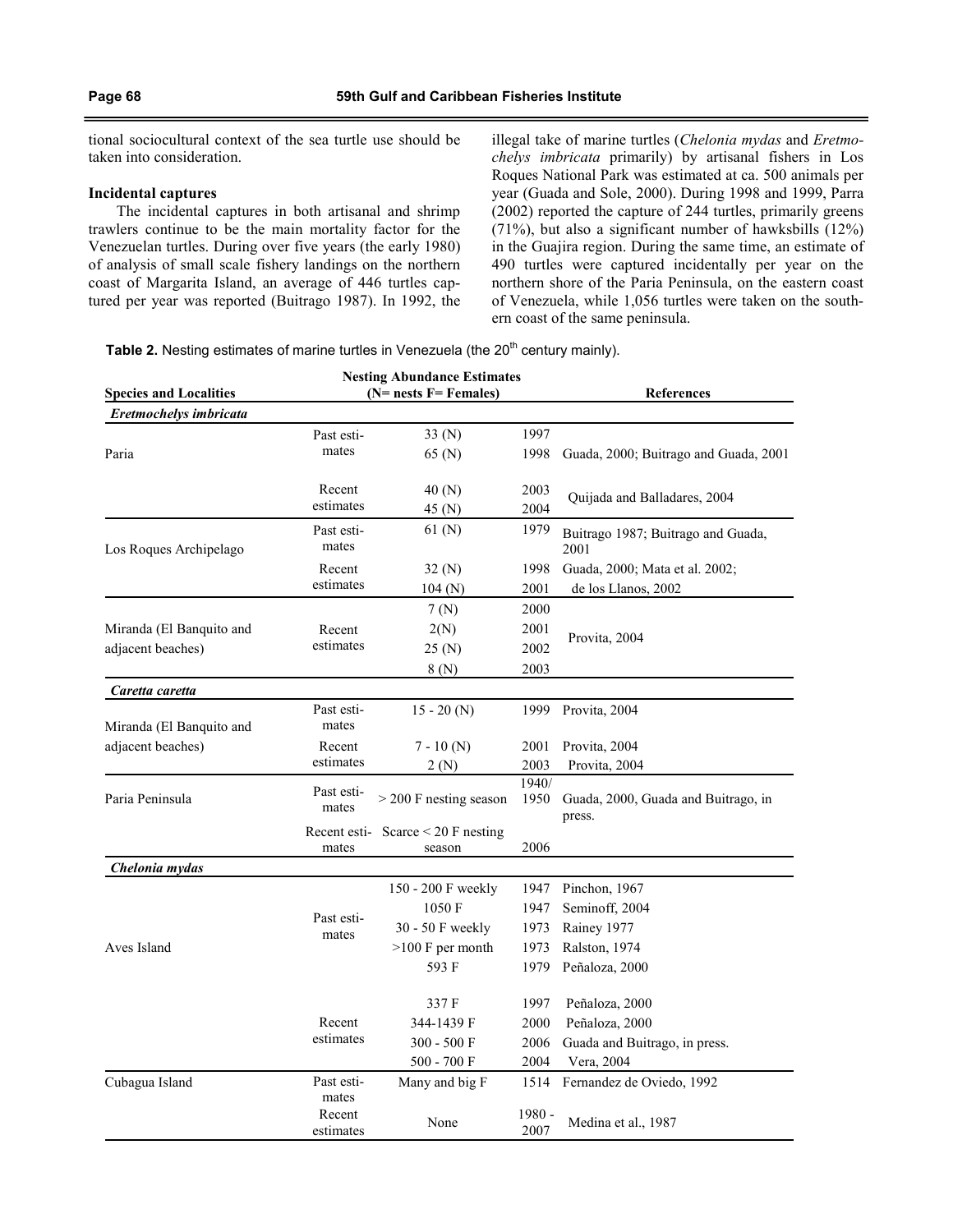| Dermochelys coriacea     |                     |               |      |                               |
|--------------------------|---------------------|---------------|------|-------------------------------|
|                          |                     | 37 F          | 2000 |                               |
| Paria Peninsula,         |                     | 51 F          | 2001 |                               |
| Cipara Beach             | Yearly<br>estimates | 30 F          | 2002 | Mendoza et al., 2005          |
|                          |                     | 43 F          | 2003 |                               |
|                          |                     | 38 F          | 2004 |                               |
|                          |                     | 102N          | 2000 |                               |
| Paria Peninsula,         |                     | 190 N         | 2001 |                               |
| Cipara Beach             | Yearly              | 176 N         | 2002 |                               |
|                          | estimates           | 193 N         | 2003 |                               |
|                          |                     | 216 N         | 2004 | Rondon, 2006                  |
|                          |                     | 179 N         | 2005 |                               |
|                          |                     | 32 F          | 2000 | Guada and Buitrago, 2001      |
| Paria Peninsula,         | Yearly              | 19F           | 2002 | Mendoza et al., 2005          |
| Querepare Beach          | estimates           | 31 F          | 2003 | Mendoza et al., 2005          |
|                          |                     | 37 F          | 2004 | Mendoza et al., 2005          |
| Paria Peninsula and      | Past esti-          | 149 N         | 2000 | Guada, 2001                   |
| Margarita Island         | mates               |               |      |                               |
|                          | Recent              |               |      |                               |
|                          | estimates           | $200 - 300 F$ | 2006 | Guada and Buitrago, in press. |
| Miranda (El Banquito and |                     | 11 N          | 2000 |                               |
| adjacent beaches)        | Yearly              | 27 N          | 2001 | Provita, 2004                 |
|                          | estimates           | 25 N          | 2002 |                               |
|                          |                     | 26 N          | 2003 |                               |

# Table 2. continued

Shrimp trawling fisheries incidental captures in Venezuela was estimated in one individual each 732 trawling hours or 1370 turtles per year (Marcano and Alió, 1992). The estimation based on the effort needed to capture the reported shrimp landings (Altuve et al. 1999) yielded the figure of 2,173 turtles captured incidentally in 2000 (Buitrago and Guada, 2002).

## CONCLUSIONS AND RECOMMENDATIONS

Despite important governmental and private efforts the areas of nesting beaches are constantly diminishing and the overall anthropogenic pressure on both nesting beaches and feeding grounds is growing. Pritchard and Trebbau (1984) pointed out that many areas along the continental coast, where nesting beaches have once been important, have disappeared completely, having been replaced by urban centers. Although there is neither enough data to make robust inferences on populations trends, data shows that in those nesting areas that are the object of protection, research, and conservation projects, the killing of females and nest poaching have been almost suppressed, and adult females number may be stable; however, in the vicinities of these areas, these activities continue uncontrolled. The quantities of furtive and incidental landings are alarming especially taking into account that the numbers presented in this paper are underestimates. Given that several coastal regions are still poorly surveyed the annual incidental and furtive killing may involve several thousand of turtles. In consequence, the current status of marine turtle in Venezuela is not satisfactory and thus, the future of the resource is not very optimistic.

To stop and/or reverse the negative trends and improve marine turtle protection in Venezuela several recommendations that derive from long-time research may be outlined. Some of them coincide with those proposed by Brautigam and Eckert (2006), and express concerns that are common to wide Caribbean macroregion. In Venezuela, a comprehensive survey and further assessment of marine turtle catch is needed urgently. It is also necessary to establish a systematic monitoring program, including national and regional networks of Index Monitoring Sites (including foraging and nesting sites), in order to document population size and trend in situ. At the same time it is important to elaborate and implement an outreach strategy that would increase awareness in the different sectors of the society, including local fishermen and coastal communities, as well as tourism operators and visitors. Finally, we would prompt the development and implementation of a compliance strategy, including periodic patrols of landing sites, markets and other points of sale, between several proactive approaches toward law enforcement.

### ACKNOWLEDGEMENTS

The Antczaks acknowledge the support of the History of Marine Animal Populations (HMAP) program, the or-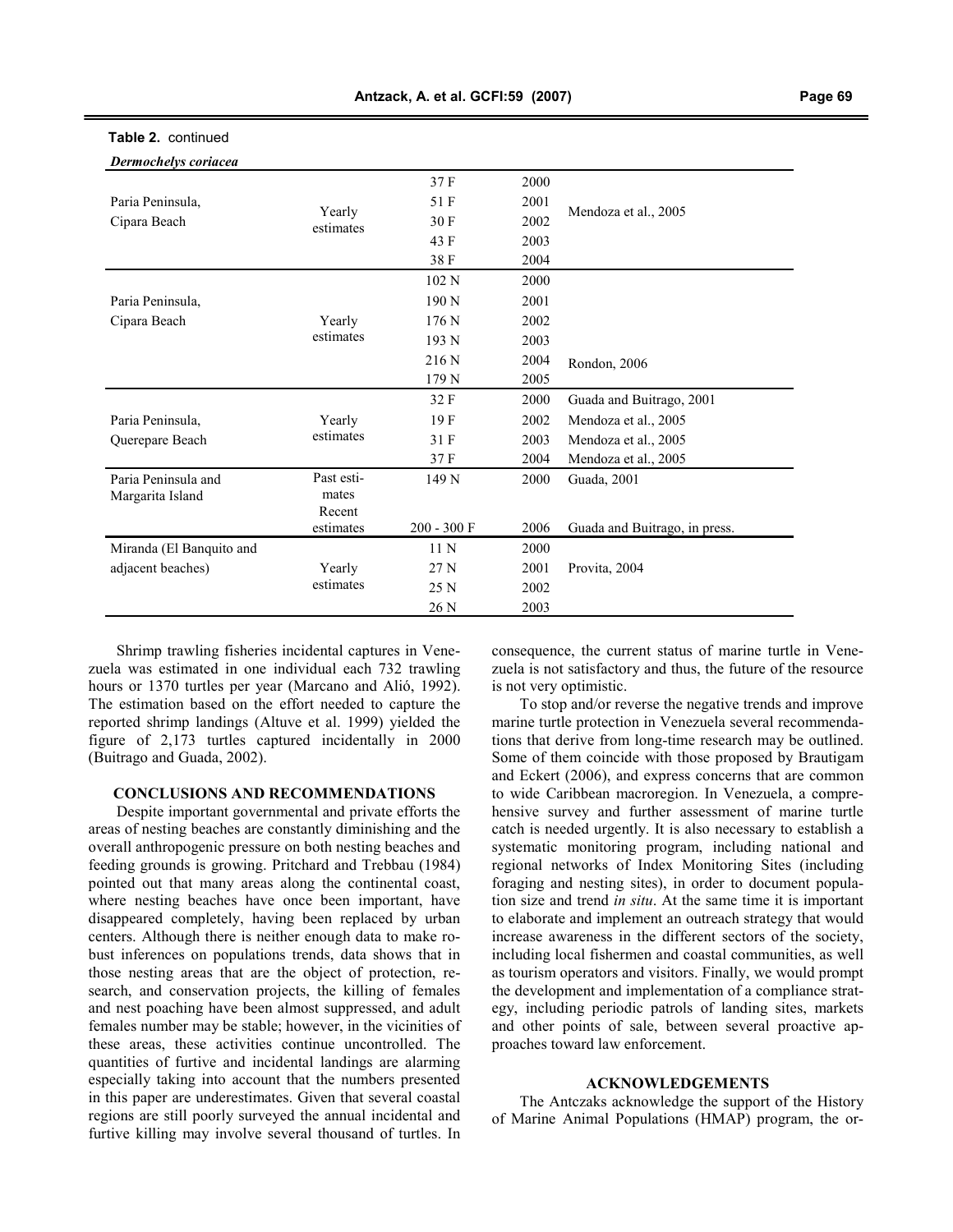ganizers of the symposium for travel funding, and Roberto Cipriani for valuable comments on the final version of the manuscript and edition of the Figure 1. Joaquin Buitrago thanks Henry Egañez for his support in the documentary search in the Archivo de Indias de Sevilla transcriptions at Fundación La Salle de Ciencias Naturales, in Caracas.

#### LITERATURE CITED

- Álvarez, I. and J. Casella 1983. Modo de Vida y Ambiente. Undergraduate Thesis. Caracas: Universidad Central de Venezuela.
- Alcedo, A. de 1988 [1786-1789]. Diccionario Geográficohistórico de las Indias Occidentales o América. Colección Viajes y Descripciones 11. Caracas: Fundación de Promoción Cultural de Venezuela.
- Altuve, D. E., L. A. Marcano, J. A. Alió, G. Gómez, R. Guzmán, H. Gil, R. Marcano and A. Urbaneja 1999. Influencia del dispositivo de exclusión de tortugas marinas (TED) sobre los rendimientos de la flota industrial de arrastre que opera en el Golfo de Paria y margen Atlántico de Venezuela. Proceedings 29na. Reunión Asociación Laboratorios Marinos del Caribe.
- Antczak, A. 1999. Late Prehistoric Economy and Society of the Islands off the Coast of Venezuela: A Contextual Interpretation of the Non-Ceramic Evidence. Unpublished Ph.D. dissertation. Institute of Archaeology, University College London.
- Antczak, M. and A. Antczak 2007. Los Ídolos de las Islas Prometidas: Arqueología Prehispánica del Archipiélago de Los Roques. Caracas: Editorial Equinoccio.
- Antczak, Ma. M. y A. Antczak 1988. El 'botuto' y las tortugas marinas en la prehistoria de las Islas Venezolanas. *Ámbito* **3** (6): 47-50.
- Antczak, Ma. M. y A. Antczak 1987. Algunos problemas de la intervención humana en el ecosistema del Parque Nacional Archipiélago de Los Roques en la época prehispánica. Ponencia presentada en el World Congress "National Parks toward the Third Millennium". Caracas.
- Archivo General de Indias, Sevilla. 1783. Testimonio de la pezquiza secreta perteneciente al Pueblo de Missión de Santa Maria Magdalena de Unare, con que se da quenta al superior tribunal de la real audiencia por el oydor Comisionado por la Gobernación de Cumaná. Legajo N° 162, hh: 64, 81, 82. En: Visitas a Amacuro, Soro, Yrapa, Unare, el Pilar y otros. Colección Cumaná, Tomo 5, N° 234. (Trabajo recopilado por el Hno. Nectario Maria, F.S.C.).
- Arellano, F. 1986. Una Introducción a la Venezuela Prehispánica. Culturas de las Naciones Indígenas Venezolanas. Caracas: Universidad Católica Andrés Bello.
- Babarro, R. 2004. Marco legal relativo a la conservación de las tortugas marinas en Venezuela. 27-46. In. Babarro, R., A. Sanz, B. Mora (eds) Tortugas marinas en Venezuela. Acciones para su conservación. Oficina Nacional de Diversidad Biológica. Fondo Editorial Fundam-

biente Caracas.

- Bräutigam, A. and K. L. Eckert. 2006. Turning the tide: Exploitation, trade and management of marine turtles in the Lesser Antilles, Central America, Colombia and Venezuela. Traffic International, Cambridge, UK.
- Bueno, R. 1965 [1788-1801]. Tratado histórico y diario de Fray Ramón Bueno, O.F.M., sobre la Provincia de Guayana. En Conversión de Píritu del P. Matías Ruiz Blanco, O.F.M. y Tratado Histórico del P. Ramón Bueno, O.F.M., pp. 95-187, Caracas: Academia Nacional de la Historia 78.
- Buitrago, J.1980. Attempts to protect hawksbills in a Venezuelan National Park. Marine Turtle Newsletter 14: 4- 5.
- Buitrago, J. 1987. Observaciones sobre la anidación de tortugas marinas en Los Roques (Venezuela) y evaluación de medidas para su protección. An. Inst. Inv. Mar. Punta de Betín 17: 137-153.
- Buitrago J. 1987. Estimaciones sobre la mortalidad de tortugas marinas debido a la pesca artesanal en el nororiente de Venezuela. Inf. Téc. EDIMAR.
- Buitrago, J. and H. Guada 2002. La tortuga carey Eretmochelys imbricata en Venezuela. Interciencia 27 (8): 1- 9.
- Canin, J. 1991. International trade aspects of the Japanese hawksbill shell ('bekko') industry. Mar. Turtle Newsl. 54: 17-21.
- Carr, A. 1973. So Excellent a Fishe. A Natural History of Sea Turtles. New York: Anchor Natural History Books.
- Carr, A. 1980. Some problems of sea turtle ecology. American Zoologist 20: 489-498.
- Caulín, A. Fray 1966 [1779]. Historia de la Nueva Andalucía. Fuentes para la Historia Colonial de Venezuela, 81 y 82. Caracas: Academia Nacional de la Historia.
- Chacón, D. 2001. El Papel Cultural y Económico de las Tortugas Marinas. Pp: 19-24. In: K. Eckert y A. Abreu-Grobois (eds). Conservación de Tortugas Marinas en la Región del Gran Caribe: Un Diálogo para el Manejo Efectivo. WIDECAST, MTSG, WWF y UNEP.
- Chaffanjon, J. 1986 [1889]. El Orinoco y el Caura. Caracas: Editorial Croquis.
- Cisneros, J. L. de, 1988 [1764]. Descripción Exacta de la Provincia de Venezuela (Año de 1764). En Cronistas y Primitivos Historiadores de la Tierra Firme II. Caracas: Fundación de la Promoción Cultural de Venezuela.
- Civrieux, M. de, 1980. Los Cumanagoto y sus vecinos. En Los aborígenes de Venezuela, vol. 1, editado por A. Butt Colson, pp. 27^241. Caracas: Fundación La Salle de Ciencias Naturales.
- de los Llanos, V. 2002. Evaluación de la situación de las poblaciones de tortugas marinas en el Parque Nacional Archipiélago Los Roques. Trabajo Especial de Grado presentado ante la para optar al título de Licenciado en Biología. Universidad Central de Venezuela.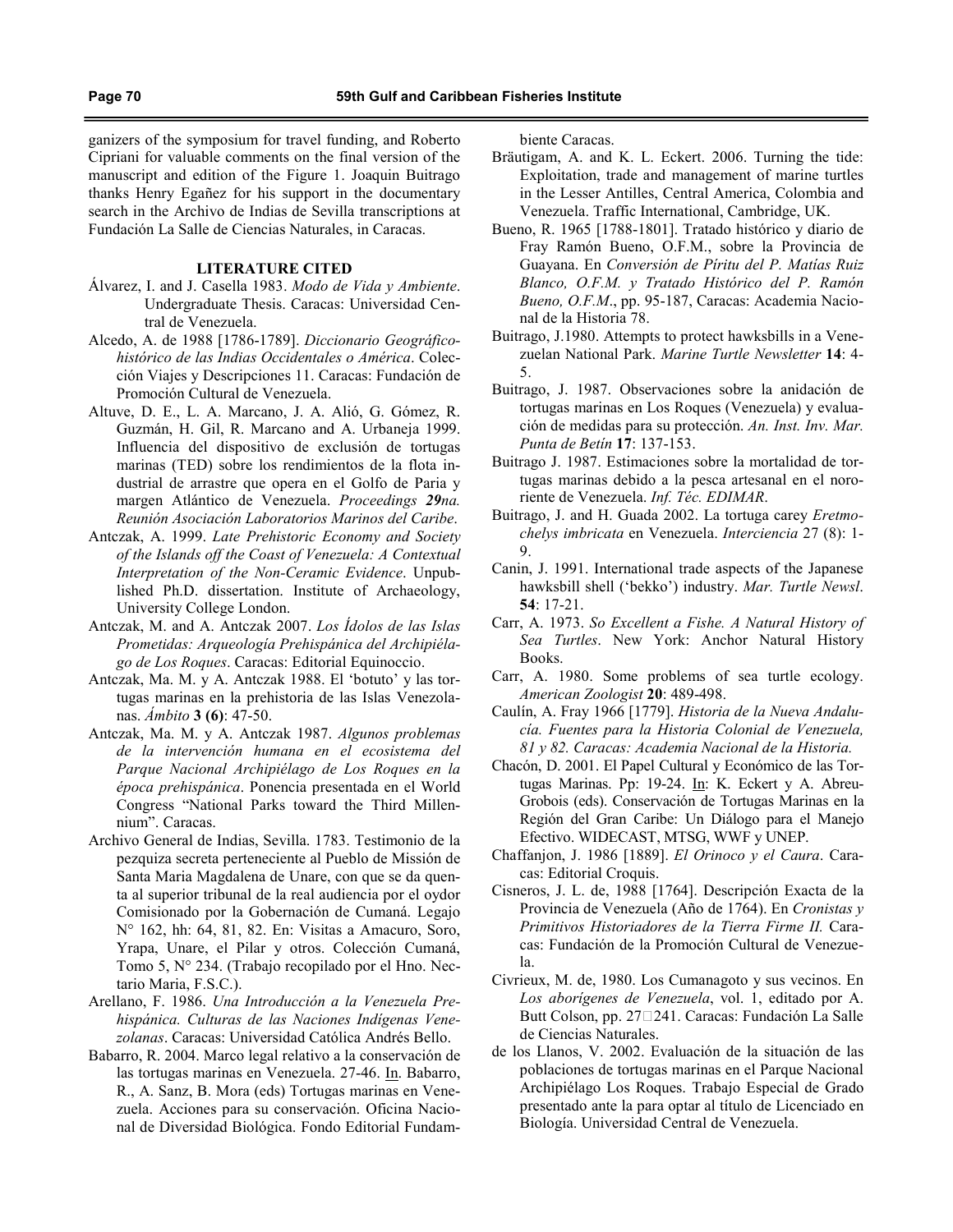- Depous, F. 1930. Viaje a la parte oriental de tierra firme. Caracas.
- Fernández de Oviedo y Valdéz, G. Historia General y Natural de las Indias, Islas y Tierra Firme el Mar Océano, pp. 41-282. Caracas: Academia Nacional de la Historia 58.
- Groombridge, B. and R. Luxmoore. 1989. The green turtle and hawksbill (Reptilia: Cheloniidae): world status, exploitation and trade. Secretariat of the Convention on International Trade in Endangered Species of Wild Fauna and Flora (CITES). Lausanne, Switzerland.
- Guada, H. J. 2000. Areas de anidación e impactos hacia las tortugas marinas en la Península de Paria y lineamientos de protección. Trabajo Especial de Grado de la Maestría en Ciencias Biológicas. Universidad Simón Bolívar. Sartenejas.
- Guada, H. J. (Compiler). 2001. Informe Técnico No 1. Informe de Venezuela para la VIII Reunion de Especialistas en Tortugas Marinas de Latinoamérica y para el "Leatherback Symposium".
- Guada, H. J. 2001. Tortugas marinas del parque nacional Archipiélago Los Roques. En Guía del Parque Nacional Archipiélago Los Roques, editado por J. Zamarro, pp. 137-139. Caracas: Ecograph.
- Guada, H. J. 2004. Folleto "The sea turtles, Natural patrimony of the Paria Peninsula". CICTMAR, WIDE-CAST, Embajada Británica, Alcaldía del Municipio Arismendi, Cleveland Metroparks Zoo, Palm Beach Zoo, American Zoo and Aquarium Association. Mayo 2004.
- Guada, H. J. and G. Solé (2000) WIDECAST Plan de acción para la recuperación de las tortugas marinas de Venezuela (Alexis Suárez, Ed.) Informe Técnico del PAC No 39. UNEP Caribbean Environment Programme. Kingston, Jaimaca.
- Guada, H. J. and J. Buitrago. 2001. Aspectos Ambientales Resaltantes De La Zona Marino Costera De La Península De Paria, Con Especial Énfasis En Querepare Y Sus Alrededores En Relación Con El Proyecto Vlng-Norte De Paria. Informes Técnicos EDIMAR.
- Guada, H. J. and J. Buitrago. (in press). Tortugas marinas En. Libro Rojo de la Fauna Venezolana. Rodríguez, J. P., F. Rojas-Suárez y P. Lacabana. Tercera edición. Provita-Fundación Polar, Caracas.
- Guada, H. J., and P. Vernet 1992. Las tortugas marinas en el Parque Nacional Archipiélago Los Roques. En Parque Nacional Archipiélago Los Roques, edited by T. Amend, A. Antczak, M. Antczak, J., R. Delgado, H., J. Guada, B. Rodríguez and P. Vernet, pp. 89-107. Caracas: Editorial Torino.
- Gumilla, S. J. J. 1988 [1741]. El Orinoco Ilustrado y Defendido. En Cronistas y Primitivos Historiadores de la Tierra Firme II. Caracas: Fundación de la Promoción Cultural de Venezuela.
- Gumilla, S. J. J. 1963 [1741]. El Orinoco Ilustrado y Defendido. Caracas: Academia Nacional de la Historia

68.

Hamblin, N. L. 1984. Animal Use by the Cozumel Maya. Tucson: The University of Arizona Press.

- Hamblin, N. L. 1985. The role of marine resources in the Maya economy; A case study from Cozumel, Mexico. En Prehistoric Lowland Maya Environment and Subsistence Economy, editado por M. Pohl. Cambridge, Massachusetts: Harvard University Press.
- Humboldt, A. von 1941. Viaje a las Regiones Equinocciales del Nuevo Continente. Caracas: Biblioteca Venezolana de Cultura.
- Jackson, B. C. J., M. X. Kirby, W. H. Berger, K. A. Bjorndal, L. W. Botsford, B. J. Bourque, R. H. Bradbury, R. Cooke, J. Erlandson, J. A. Estes, T. P. Hughes, S. Kidwell, C. B. Lange, H. S. Lenihan, J. M. Pandolfi, C. H. Peterson, R. S. Steneck, M. J. Tegner and R. R. Warner. 2001. Historical overfishing and the recent collapse of coastal ecosystems. Science: 293: 629-638.
- Kidder, A. 1944 Archaeology of Northwestern Venezuela. Papers of the Peabody Museum of American Archaeology and Ethnology 26 (1). Cambridge, Massachusetts: Harvard University.
- Lovén, S. 1935. Origins of the Tainan Culture, West Indies. Elanders Bokfryckeri Akfiebolag, Göteborg. (Originalmente publicado en alemán bajo el título Über die Wurzeln der tainischen Kultur, Göteborg 1924).
- Marcano, L. and J. Alió. 1992. Programa de investigación para determinar el impacto de la pesca de arrastre sobre las poblaciones de tortugas marinas. Inf. de Avance. Periodo Feb. 91 - Ene. 92. Informe Interno de IN-IA.
- Mata. T, J. Durán, M. Matani, J. Rodríguez, J. A. Nava, F. Narváez, W. Peña, O. Pizanni, M. Hernández, A. Arteaga and H. J. Guada. 2002. Sea turtle monitoring and management activities in the Archipielago Los Roques National Park: results of 1998 and 1999. In: Proc. Twentieth Annual Symposium on Sea Turtle Biology and Conservation. U.S. Dep. Commer. NOAA Tech. Memo. NMFS-SEFSC-477. pp. 260-262.
- Medina, G. B. Alvarez, J. Buitrago, H. Molero. 1987. Tortugas Marinas en la costa caribeña venezolana. Informe preparado para el II Simposio de las tortugas del Atlántico Occidental (STAO/WATS). FUDENA.
- Méndez-Arocha, A. 1963. La pesca en Margarita. Estación de Investigaciones Marinas de Margarita, Fundación La Salle de Ciencias Naturales.
- Mendoza, O.; A. M. Santana; M. A. Rondón; H. J. Guada; E. Fajardo and J. Hernández. 2005. Research and conservation results of the 2004 sea turtle nesting season in the Paria Peninsula, Venezuela (poster). 25th Annual Symposium on Sea Turtle Biology and Conservation. Savannah, Georgia, USA.
- Montiel-Villalobos, M. G., H. Barrios-Garrido, K. Rodríguez-Clark and R. Lazo. 2006. Towards the identification of key areas for sea turtle conservation in the Gulf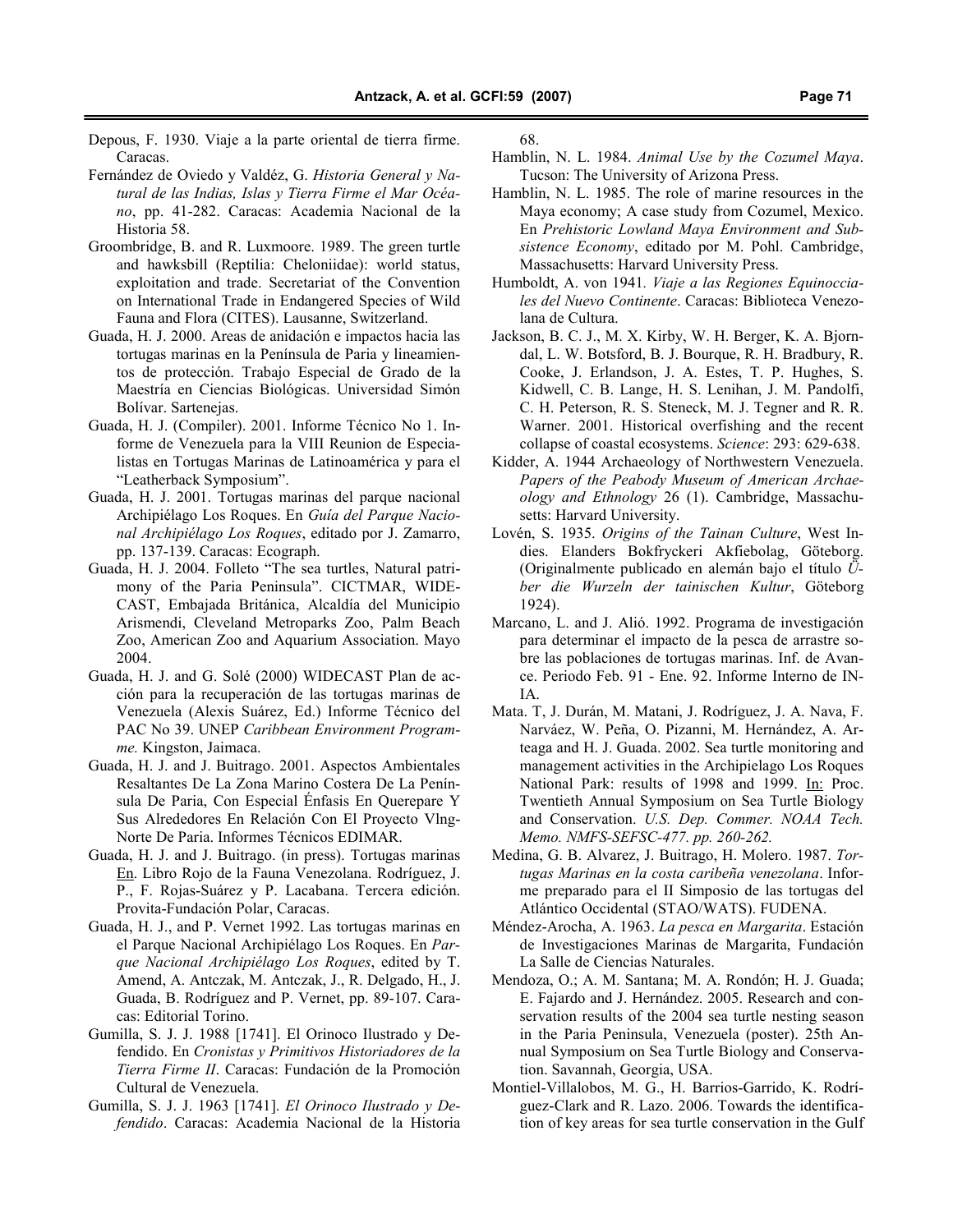of Venezuela (oral presentation). In Rick, M., A. Panagopoulou, A. F. Rees, K. Williams (compilers). Book of abstracts. Twenty Sixth Annual Symposium on Sea Turtle Biology and Conservation. International Sea Turtle Society, Athens, Greece. 376 pp.

- Morey, N. C. y R. V. Morey 1980. Los Salíva. En Los Aborígenes de Venezuela, vol. 1, editado por A. Butt Colson, pp. 245-306. Monografía 26 de la Fundación La Salle de Ciencias Naturales, Caracas.
- Newsom, L. A. and E. S. Wing 2004. On Land and Sea: Native American Uses of Biological Resources in the West Indies. Tuscaloosa and London: Alabama University Press.
- Nietschmann, B. 1972. Hunting and fishing focus among Miskito Indians, Eastern Nicaragua. Human Ecology 1  $(1): 41-67.$
- Parsons, J. 1962. The Green Turtle and Man. University of Florida Press, Florida.
- Parra Montes de Oca, L. I. 2002. Diagnóstico de la Situación Actual de las Poblaciones de Tortugas Marinas en la Costa Occidental del Golfo de Venezuela, Estado Zulia. Trabajo Especial de Grado para optar al título de Licenciado en Biología. Facultad Experimental de Ciencias, Universidad del Zulia.
- Pinchon, P. 1967. In: Groombridge, B. and R. Luxmoore. 1989. The green turtle and hawksbill (Reptilia: Cheloniidae): world status, exploitation and trade. Secretariat of the Convention on International Trade in Endangered Species of Wild Fauna and Flora, Lausanne, Switzerland.
- Provita 2004. Programa Procosta. Proyecto Integral de Conservación y Desarrollo (PICD-Costa) Barlovento. 91-98. In Babarro, R., A. Sanz, B. Mora (eds) Tortugas marinas en Venezuela. Acciones para su conservación. Oficina Nacional de Diversidad Biológica. Fondo Editorial Fundambiente Caracas.
- Quijada A, and C. Balladares. 2004. Conservación de las tortugas marinas en el Golfo de Paria. 47-54. In Babarro, R., A. Sanz, B. Mora (eds) Tortugas marinas en Venezuela. Acciones para su conservación. Oficina Nacional de Diversidad Biológica. Fondo Editorial Fundambiente Caracas.
- Rainey, W. E. 1977. Tagging at Aves Island, Venezuela. Marine Turtle Newsletter 2: 6-7.
- Ralston, C. 1974. Un mes en Isla de Aves. Natura 53:29- 33.
- Rebel, T.P. 1974. Sea turtles and the turtle industry of the West Indies, Florida, and the Gulf of Mexico. Revised edition (first edition by R.M. Ingle and F.G.W. Smith, 1949). University of Miami Press, Florida.
- Requena, R. 1932 Vestigios de la Atlántida. Caracas: Tipografía Americana.
- República de Venezuela. 1953. Boletín de Pesca N 4 Producción Pesquera en Venezuela 1952.
- República de Venezuela. 1965. Boletín de Pesca N 6, 7 y 8 Producción Pesquera en Venezuela 1965.
- República de Venezuela. 1966. Boletín de Pesca N 9, 10 y

11 Producción Pesquera en Venezuela 1966.

- República de Venezuela. 1975. Ministerio de Agricultura y Cría. Anuario Estadístico Agropecuario 1974. Oficina de Planificación del Sector Agrícola. Caracas. Venezuela. Cuadro 455.
- República de Venezuela Ministerio de Agricultura y Cría. 1979. Ministerio de Agricultura y Cria. Anuario Estadístico Agropecuario 1976. Oficina de Planificación del Sector Agrícola. Caracas. Venezuela. Cuadro 642.
- Rivero, J. P. 1956 [1733]. Historia de las Misiones de los Llanos de Casanare y los Ríos Orinoco y Meta. Bogotá: Biblioteca de la Presidencia de Colombia 23.
- Rondón, M. de Los A. 2006. Evaluación del Impacto de la Luz Artificial Sobre la Anidación de la Tortuga Cardón (Dermochelys coriacea) En Playa Cipara Y Percepción Y Conocimiento De Los Pobladores Costeros Sobre Las Tortugas Marinas, En Cuatro Comunidades, Península De Paria, Estado Sucre, Venezuela. Universidad Nacional de Costa Rica. Sistema de Estudios de Posgrado. Instituto Internacional en Conservación y Manejo de Vida Silvestre. Tesis de Maestría.
- Seminoff. J. 2004. Marine Turtle Specialist Group Review 2004 Global Status Assessment Green turtle (Chelonia mydas). Marine Turtle Specialist Group. The World Conservation Union (IUCN). Species Survival Comisión. Red List Programme.
- Sýkora, A. 2006. Manejo de los Recursos Faunísticos por los Ocupantes Prehispánicos del Asentamiento Prehispánico de Palmasola, Estado Carabobo, Venezuela. Master Thesis. Maracay: Universidad Central de Venezuela, Facultad de Agronomía.
- Weil, E. y R. Laughlin 1983. Un recurso en extinción, las tortugas marinas. Ciencia al Día 2: 22-27, Caracas.
- Wing, E. S. y E. J. Reitz 1982. Prehistoric fishing economies of the Caribbean. Journal of New World Archaeology 5 (2): 13-32. Los Angeles: Institute of Archaeology, University of California.
- Vellard, J. 1938 Contributions a l'archéologie des Andes Vénézuéliennes. Journal Société des Américanistes de Paris 30 (1): 115-128.
- Vera, V. 2004. Proyecto de seguimiento y conservación de la población de tortuga verde (Chelonia mydas) en el Refugio de Fauna Silvestre Isla de Aves (Dependencia Federales) 55-61. In Babarro, R., A. Sanz, B. Mora (eds.) Tortugas marinas en Venezuela. Acciones para su conservación. Oficina Nacional de Diversidad Biológica. Fondo Editorial Fundambiente Caracas.